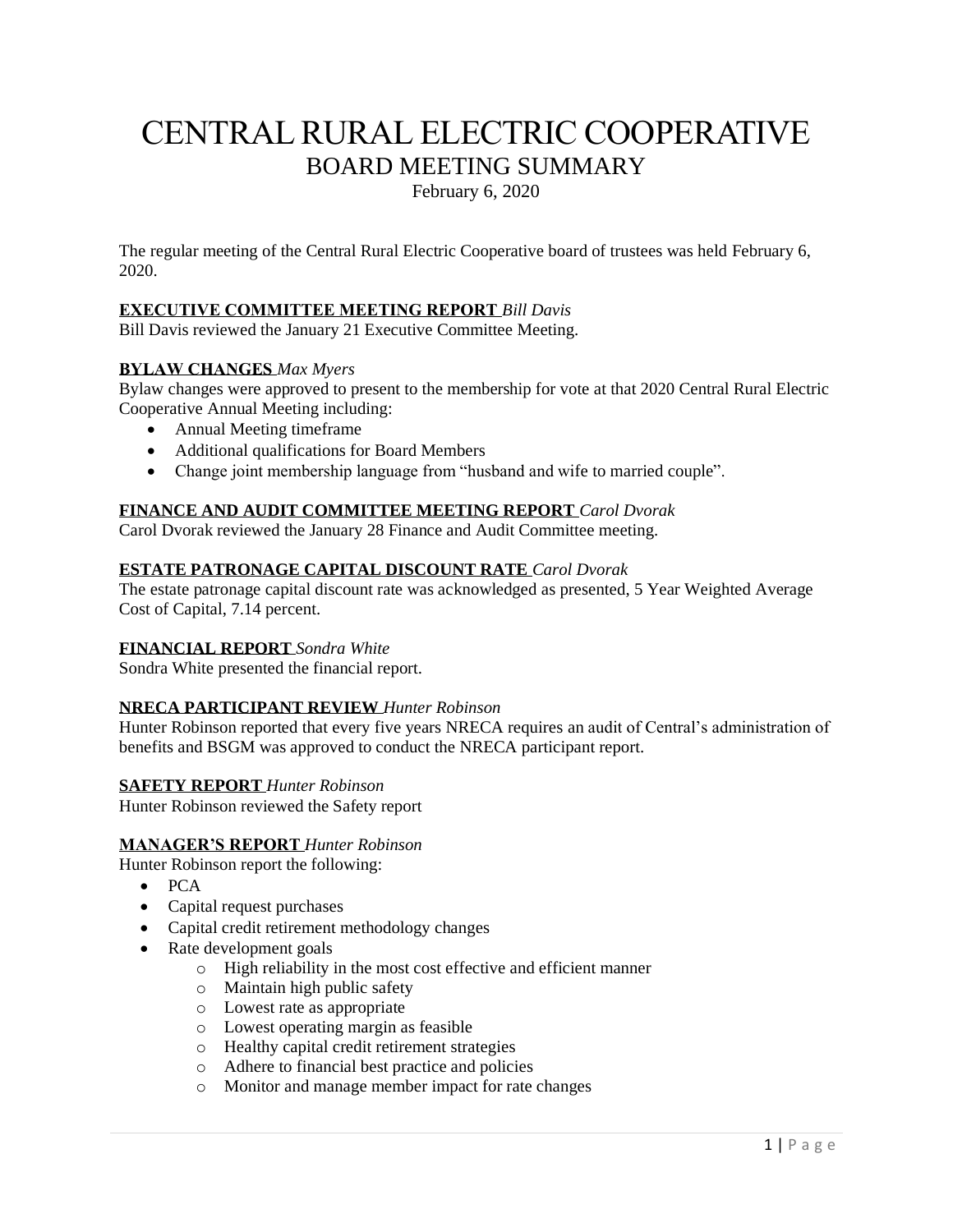Hunter Robinson compared past and proposed long range rate plans.

Hunter Robinson reviewed strategic plan accomplishments to date.

**COMMUNICATIONS REPORT** *Jillianne Tebow*

Jillianne Tebow reviewed the key purpose of the ambassador program which is to engage and educate members and gave an overview of the recommended program changes, training schedule and reimburse to the ambassadors for attendance.

Jillianne Tebow presented an overview and schedule for Central Chats, small conversation groups with a targeted audience of key accounts, ambassadors and others. These will take place at to-be-determined locations within selected districts.

Jillianne Tebow reviewed the updated new member packet.

She also reported that Right of Way information will be sent out in postcard form instead of letter. **KAMO VOTING DELEGATE** *Bill Davis* Mark Pittman was appointed KAMO voting delegate by acclamation.

# **OAEC VOTING DELEGATE** *Bill Davis*

Stu Preston was appointed OAEC voting delegate by acclamation.

## **DISTRICT MEETING CREDENTIALS AND ELECTION COMMITTEE** *Bill Davis*

Robert Terry, Monte Jestes, James Moore and Judy German were approved for the district 1 credentials and election committee should an election occur.

Dustin Juarez and Delores Hamlin were approved for the district 7 credentials and election committee should an election occur. Bill Davis will bring two additional names to the March board meeting.

## **DISTRICT MEETING LETTER AND PRINTED MATERIALS** *Jillianne Tebow*

Jillianne Tebow reported the district meeting letter will be replaced by a post card and district meetings will be promoted in Central's newsletter, website and in social media, therefore being communicated to the entire membership. The cooperative will provide dessert at the district meetings.

## **LEGAL REPORT** *Max Myers*

Max Myers presented the legal report to the board of trustees.

## **POLICY 315 OFFICERS TO ACQUIRE COOPERATIVE ASSETS** *Max Myers*

Max Myers' recommended changes to Policy 315 Offer to Acquire Cooperative Assets were approved.

## **POLICY 317 CASH AND INVESTMENT MANAGEMENT** *Max Myers*

Max Myers' recommended changes to Policy 317 Cash and Investment Management were approved.

# **POLICY 318 DEBT PORTFOLIO MANAGEMENT** *Max Myers*

Max Myers' recommended changes to Policy 318 Debt Portfolio Management were approved.

## **POLICY 319 BUSINESS PLANNING** *Max Myers*

Max Myers' recommended changes to Policy 319 Business Planning were approved.

## **POLICY 320 BUSINESS RECOVERY PLANNING** *Max Myers*

Max Myers' recommended changes to Policy 320 Business Recovery Planning were approved.